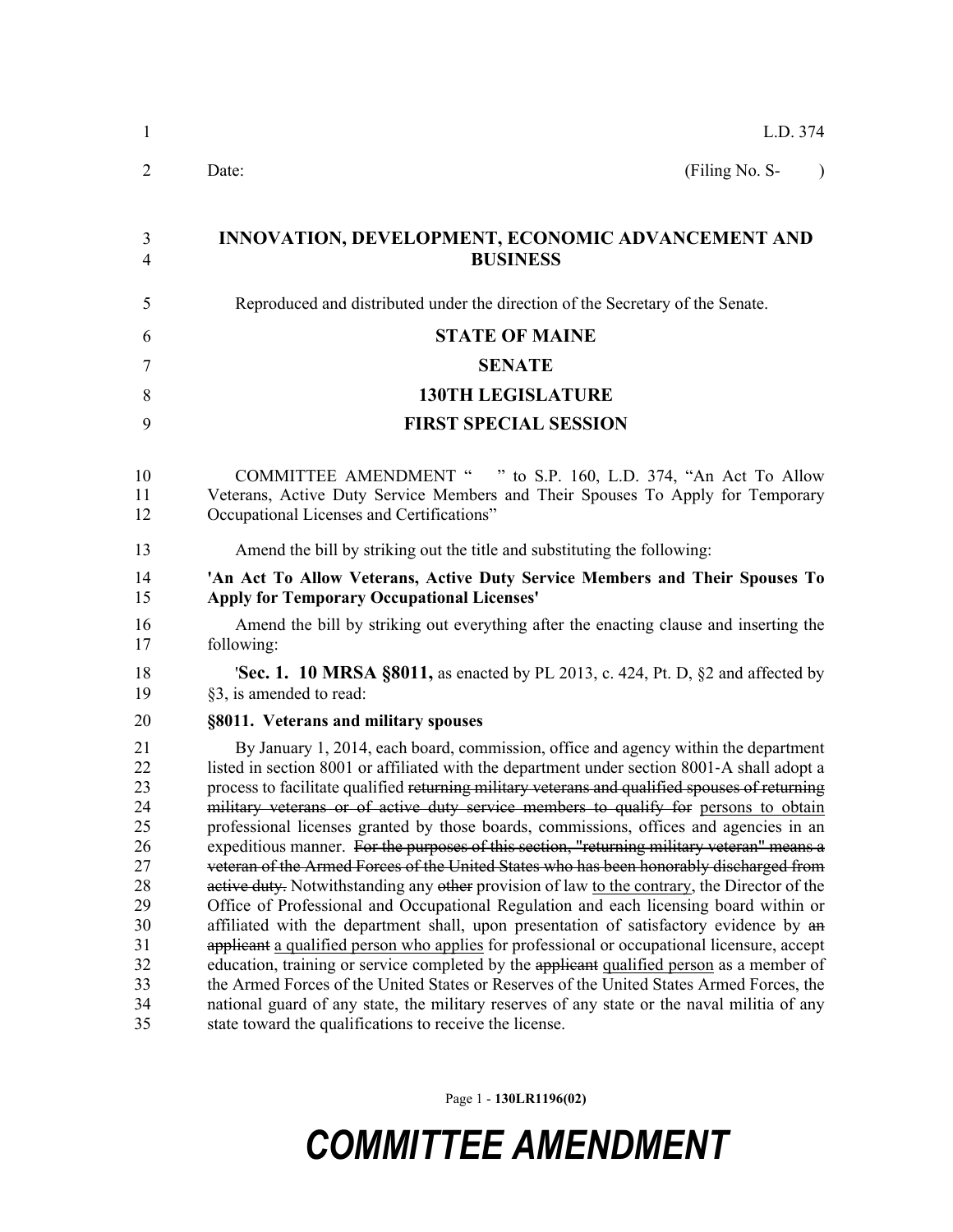1 **1. Endorsement.** The board, commission, office or agency may permit a returning 2 military veteran or a spouse of a returning military veteran or of an active duty service<br>3 member qualified person who holds a comparable license in good standing in another state member qualified person who holds a comparable license in good standing in another state 4 to acquire a license by endorsement in this State for the remainder of the term of the license 5 from the other state or until a license is obtained in this State.

6 **2. Temporary license.** The  $\underline{A}$  board, commission, office or agency, other than those 7 described in section 8001, subsection 38, may permit a returning military veteran or a 8 spouse of a returning military veteran or of an active duty service member qualified person 9 who holds a comparable license in good standing in another state to obtain a temporary 10 license in this State for a period of time necessary to obtain a license in this State.

11 Upon receipt of a completed application, a board, commission, office or agency described 12 in section 8001, subsection 38 shall issue a temporary license to a qualified person if the 13 person holds a current, valid occupational or professional license in good standing issued 14 by a state or territory of the United States. The license issued by the state or territory may 15 not be temporary, conditional, probationary or otherwise restricted and must be reasonably 16 equivalent to the license sought, as determined by the board, commission, office or agency. 17 The qualified person may obtain a temporary license for a period of not less than 180 days 18 while completing any requirements for licensure in this State as long as no cause for denial 19 of a license exists under this section or under section 8003, subsection 5-A, paragraph A or 20 under any other law.

21 **2-A. Application for temporary license.** An applicant for a temporary license under 22 this section shall submit a notarized affidavit affirming, under penalty of law, that the 23 applicant is the person described and identified in the application, that all statements made<br>24 on the application are true and correct and complete that the applicant has read and 24 on the application are true and correct and complete, that the applicant has read and understands the requirements for licensure and certifies that the applicant meets those 25 understands the requirements for licensure and certifies that the applicant meets those 26 requirements and that the applicant is in good standing in all jurisdictions in which the 27 applicant holds or has held a license.

28 **2-B. Extension.** An applicant for a temporary license under this section may request 29 a one-time 180-day extension of the temporary license if necessary to complete the 30 licensing requirements of this State. The applicant must make this request at least 15 days 31 prior to the temporary license's expiration date.

32 **3. Acceptance of military credentials.** The board, commission, office or agency shall 33 permit a returning military recently separated veteran whose military training qualifies the 34 veteran for a license in a profession or occupation that requires a license in this State to 35 acquire a temporary license until a license is issued.

36 **4. Continuing education requirements.** The board, commission, office or agency 37 may allow a full or partial exemption from continuing education requirements for a 38 returning military veteran or the spouse of a returning military veteran or of an active duty 39 service member qualified person. Evidence of completion of continuing education 40 requirements may be required for a subsequent license or renewal. A board, commission, 41 office or agency shall provide that continuing education requirements may be met by 42 comparable military training.

43 **5. Definitions.** As used in this section, unless the context otherwise indicates, the 44 following terms have the following meanings.

Page 2 - **130LR1196(02)**

## *COMMITTEE AMENDMENT*